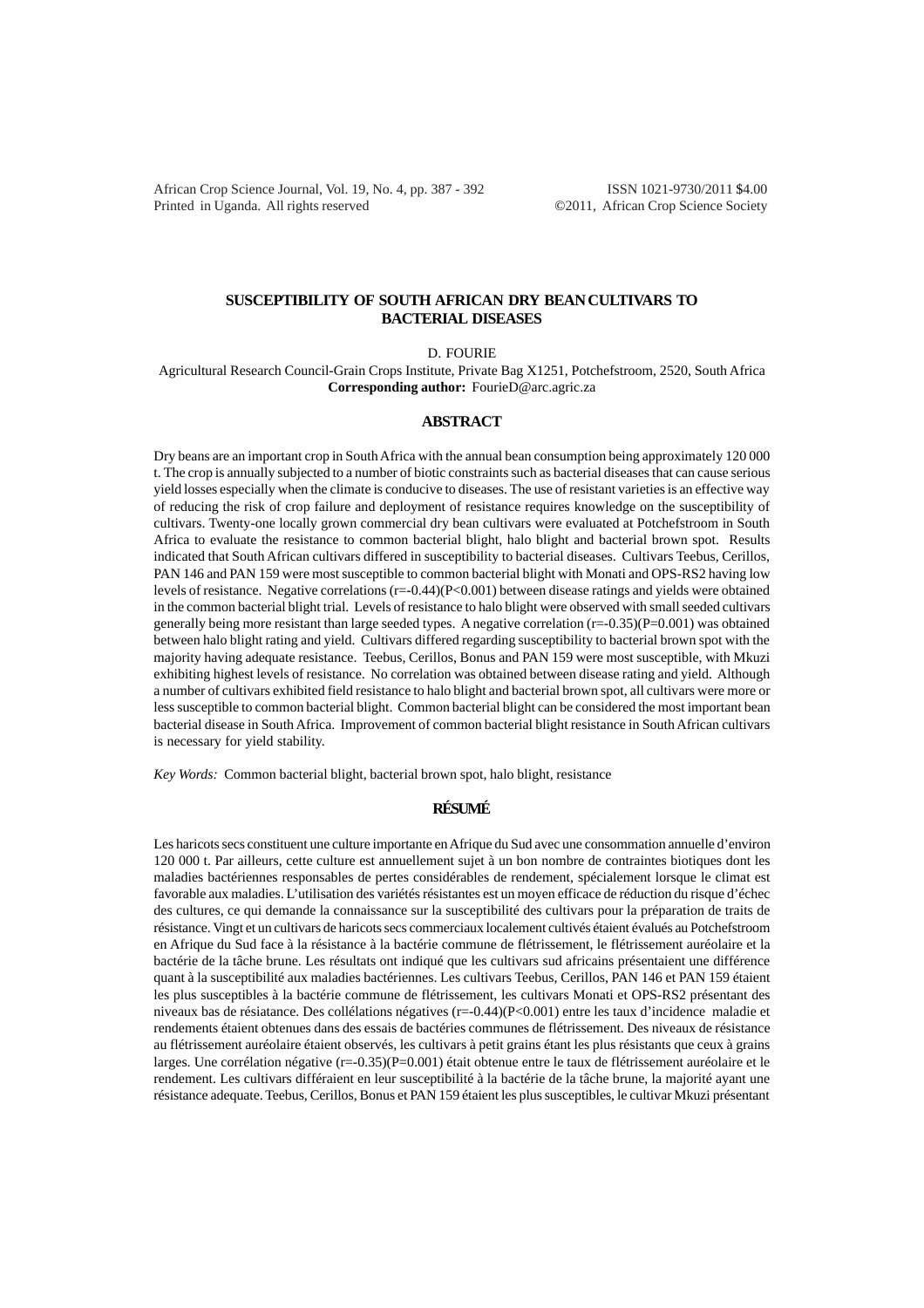#### 388 D. FOURIE

les plus hauts niveaux de résistance. Aucune corrélation n'était obtenue entre le taux de maladie et le rendement. Bien qu'un bon nombre de cultivars avaient montré une résistance sur terrain au flétrissment auréolaire et à la bacteria de la tâche brune, tous les cultivars étaient plus ou moins susceptibles à la bactérie commune de flétrissement. Par conséquent, cette dernière peut être considérée comme la plus importante maladie bactérienne du haricot en Afrique du Sud. L'amélioration de la résistance à la bactérie commune de flétrissement dans les cultivars sud africain est pour ce faire nécessaire pour la stabilité de rendement.

*Mots Cles:* Bactérie commune de flétrissement, Bactérie de la tâche brune, flétrissement auréolaire, résistance

## **INTRODUCTION**

Dry beans (*Phaseolus vulgaris* L.) represent an important leguminous food crop grown in South Africa, with approximately 50 000 tons being produced annually by commercial and small scale farmers. Bacterial diseases, e.g. common bacterial blight (*Xanthomonas axonopodis* pv. *phaseoli,* Xap) (Smith) Vauterin et al. 1995 halo blight (*Pseudomonas savastanoi* pv. *phaseolicola,* Psp) (Burkholder) Gardan et al. 1992 and bacterial brown spot (*Pseudomonas syringae* pv. *syringae*, Pss), van Hall, limit dry bean production in many international bean producing areas (CIAT, 1985). Pathogens responsible are all seed-borne infecting beans at different stages of maturity. Their relative importance varies annually depending on biological and climatic factors and management practices.

Common bacterial blight (CBB) is widespread throughout the South African bean producing areas (Fourie, 2002). It can also be highly destructive during extended periods of warm, humid weather, resulting in yield and seed quality loss (Saettler, 1991). Typical blight symptoms are visible during the crop's reproductive stage. Yield losses have been poorly documented, but vary from 22 to 45% (Wallen and Jackson, 1975; Yoshii 1980).

Halo blight (HB) is restricted to cooler production areas at higher altitudes and typical symptoms are visible from seedling stage to crop maturity. Serious yield losses have been observed, particularly where farmers grow their own seed for a number of seasons (D. Fourie: unpublished data). Yield losses of 43% have been obtained under experimental conditions (Allen *et al*. 1998). Pathogenic variation within Psp isolates exist, with seven (races 1, 2, 4, 6, 7, 8 and 9) of the described nine races (Taylor *et al*., 1996) occurring in South Africa (Fourie, 1998).

Bacterial brown spot (BBS), the most widespread bacterial disease in South Africa, occurs in all seed and commercial production areas (Fourie, 2002). Sporadic losses occur in moderate to hot climatic areas, particularly where plants have been damaged by heavy rain or hail (Serfontein, 1994). Yield reduction, as high as 55%, were reported (Serfontein, 1994).

Bacterial bean pathogens are seed-borne and this is the primary inoculum source (Allen *et al*., 1998). Planting of pathogen-free seed is the most important primary control method (Gilbertson *et al*., 1990). Use of pathogen-free seed, however, does not guarantee disease control, as other inoculum sources exist (Allen *et al*., 1998). Additional cultural practices, such as removing, destroying or deep ploughing of debris, effective weed control, crop rotation and minimising movement within fields when foliage is wet, may be also effective in controlling the disease (Allen *et al*., 1998, Schwartz and Otto, 2000).

The most effective and economic bacterial control strategy in dry beans, is this use of cultivars with stable resistance (Rands and Brotherton, 1925). The aim of the study was to determine susceptibility of local commercial cultivars to CBB, HB and BBS and, thus, to direct breeding strategies towards resistance against important bacterial diseases in South Africa.

#### **MATERIALS AND METHODS**

Twenty-one South African dry bean cultivars (Table 1) were evaluated for resistance to CBB, HB and BBS. Three field trials, one for each disease, were conducted at Potchefstroom during the 1998/1999 and 1999/2000 rainy seasons. Cultivars were planted in 2 row plots, 5 m in length with 750 mm inter-row and 75 mm intra-row spacing. Trials were planted in a randomised complete block design with three replications,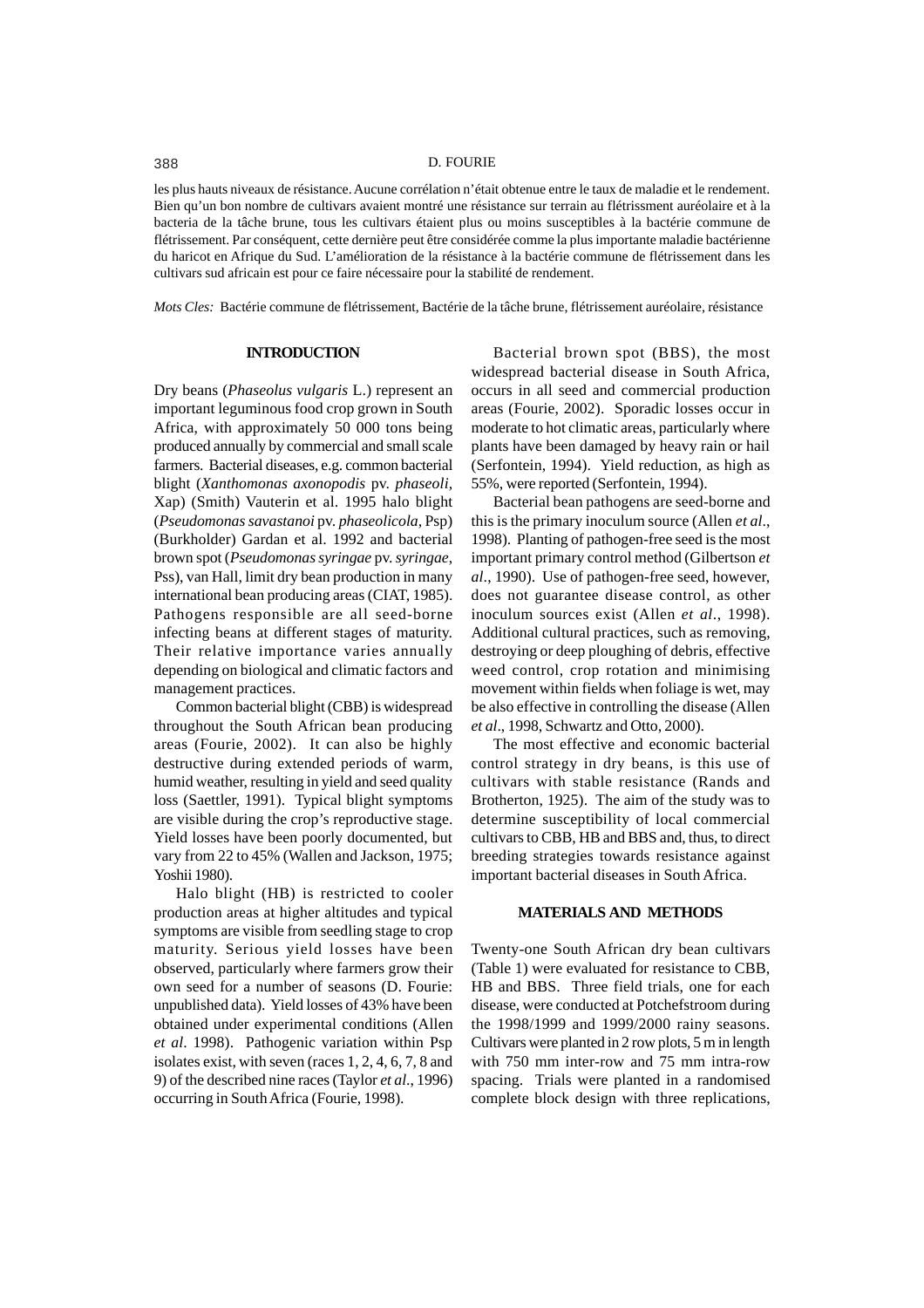| CV name        | Bean type           | Growth habit*                   | Mean growing season<br>(No. of days from plant to harvest) | Seed size<br>$(g 100 \text{ seeds}^{-1})$ |
|----------------|---------------------|---------------------------------|------------------------------------------------------------|-------------------------------------------|
| Teebus         | Small white canning | Ш                               | 92                                                         | 127                                       |
| Helderberg     | Small white canning | II                              | 99                                                         | 180                                       |
| OPS-KW1        | Small white canning | II                              | 96                                                         | 156                                       |
| <b>PAN 182</b> | Small white canning | II                              | 90                                                         | 183                                       |
| <b>PAN 185</b> | Small white canning |                                 | 96                                                         | 183                                       |
| Cerillos       | Alubia              |                                 | 91                                                         | 57                                        |
| Kranskop       | Red speckled sugar  |                                 | 97                                                         | 63                                        |
| OPS-RS1        | Red speckled sugar  |                                 | 96                                                         | 63                                        |
| OPS-RS2        | Red speckled sugar  |                                 | 100                                                        | 61                                        |
| OPS-RS3        | Red speckled sugar  |                                 | 97                                                         | 65                                        |
| Jenny          | Red speckled sugar  | II                              | 96                                                         | 57                                        |
| <b>Bonus</b>   | Red speckled sugar  | Ш                               | 97                                                         | 69                                        |
| Monati         | Red speckled sugar  | $\parallel \parallel \parallel$ | 97                                                         | 55                                        |
| <b>PAN 146</b> | Red speckled sugar  |                                 | 86                                                         | 70                                        |
| <b>PAN 148</b> | Red speckled sugar  |                                 | 96                                                         | 72                                        |
| <b>PAN 159</b> | Red speckled sugar  |                                 | 85                                                         | 74                                        |
| <b>PAN 178</b> | Red speckled sugar  | II                              | 97                                                         | 76                                        |
| Stormberg      | Red speckled sugar  | Ш                               | 97                                                         | 70                                        |
| Leeukop        | Red speckled sugar  | Ш                               | 99                                                         | 69                                        |
| <b>PAN 150</b> | Carioca             | II                              | 95                                                         | 123                                       |
| Mkuzi          | Carioca             | II                              | 96                                                         | 143                                       |

TABLE 1. Characteristics of 21 commercial South African dry bean cultivars screened for resistance to bacterial diseases

\* Type I: Determinate growth habit: flowers at end of branches stop stem growth

Type II: Intermediate growth habit: few short and upright branches, grow after flowering

Type III: Intermediate growth habit: long and low trailing branches

each surrounded by two border rows. Herbicide (flumetsulam/sulfonanilide, 1 l ha-1) was applied directly after planting.

Two Xap isolates (X6 and Xf105) were used, in a mixture to inoculate the common blight trial. A mixture of Psp isolates representing local races (races 1, 2, 6, 7, 8 and 9) was used to inoculate the halo blight trial. Race 4 isolates were not included as this race has only been identified locally from greenhouse grown seedlings. A highly aggressive Pss isolate (BV100) was used for the bacterial brown spot inoculum.

Inoculum was prepared from 48 hr cultures grown on King's B medium (Psp and Pss) and yeast-extract-dextrose-calcium-carbonate agar (YDC) medium (Xap), respectively. Bacterial cells were suspended in tap water and adjusted to  $10^8$ CFU ml-1 water. Trials were irrigated prior to inoculation and repeated weekly to enhance disease development. Each trial was inoculated in the late afternoon using a motorised backpack sprayer at 21, 29 and 36 days after planting. First

disease evaluations were done 10-14 days after the first inoculations on a 1-9 scale (Van Schoonhoven and Pastor-Corrales, 1987) with 1 being resistant and 9 susceptible. Evaluations were repeated at flowering and at full pod set. At maturity, two row plots of all cultivars were harvested manually and yield data recorded.

Data were analysed using a factorial analysis of variance (Statgraphics Plus 5.0) with disease ratings and yield as variables. Correlation coefficients were used to determine the relationships between the measured variables.

#### **RESULTS**

Susceptibility of South African cultivars to CBB, HB and BB is shown in Tables 2 - 4, respectively. All cultivars were susceptible to CBB (Table 2). Cultivars, Teebus, Cerillos, PAN 146 and PAN 159 were susceptible and differed from the other cultivars, with ratings of 7 and higher. Cultivars Monati and OPS-RS2 had the lowest CBB score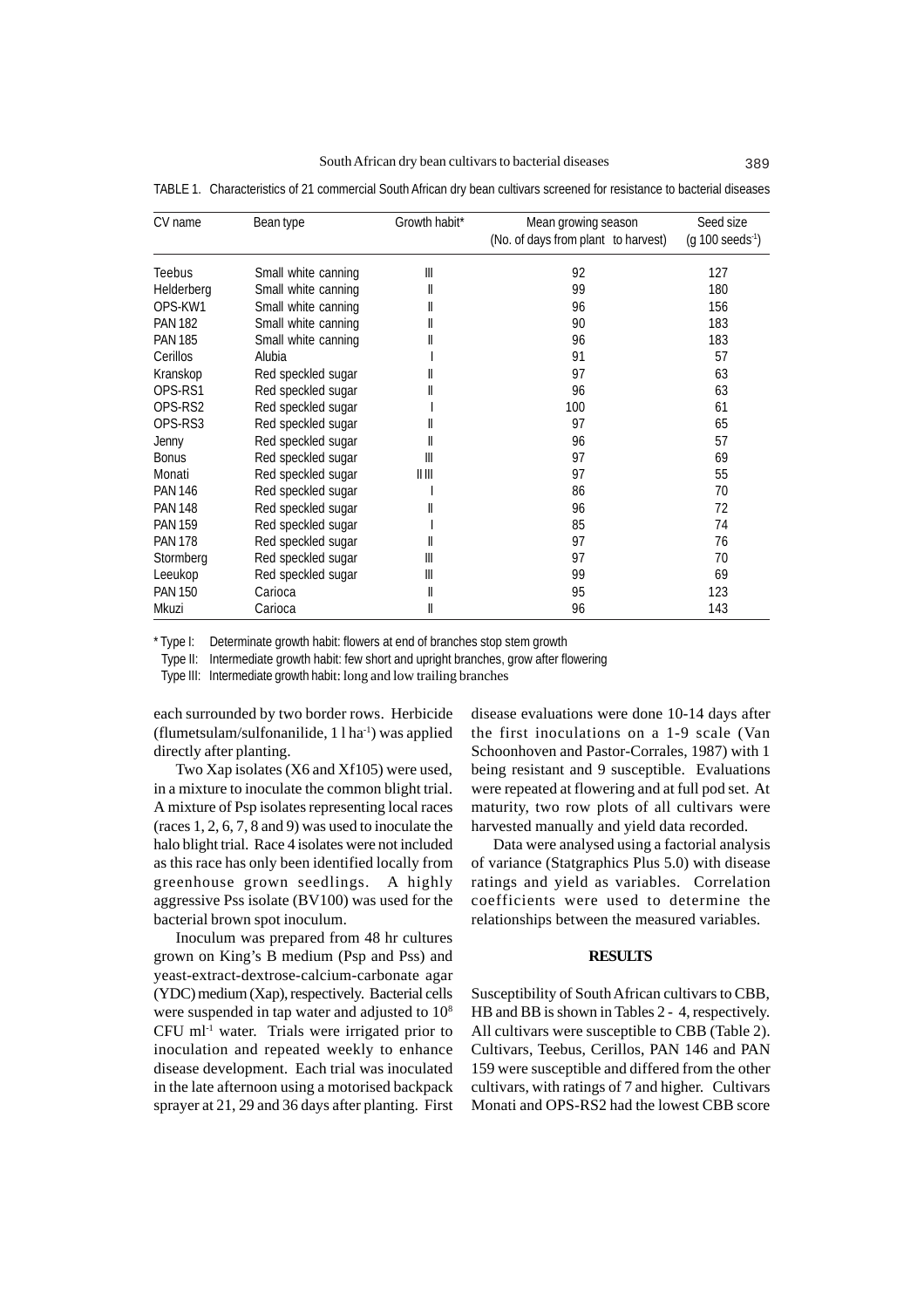TABLE 2. Common bacterial blight reaction and yield of 21 South African dry bean cultivars in artificially inoculated field trials at Potchefstroom

| Cultivar       | Mean disease<br>rating $(1-9)$ | Yield<br>$(kg ha-1)$ | Cultivar       | Mean disease<br>rating $(1-9)$ | Yield<br>(kg ha |
|----------------|--------------------------------|----------------------|----------------|--------------------------------|-----------------|
| Teebus         | 7.8                            | 702                  | Teebus         | 3.0                            | 2747            |
| Helderberg     | 6.0                            | 645                  | Helderberg     | 3.5                            | 2716            |
| OPS-KW1        | 5.8                            | 752                  | OPS-KW1        | 3.2                            | 2620            |
| <b>PAN 182</b> | 6.5                            | 696                  | <b>PAN 182</b> | 5.3                            | 1931            |
| <b>PAN 185</b> | 6.0                            | 983                  | <b>PAN 185</b> | 4.0                            | 2718            |
| Cerillos       | 7.8                            | 477                  | Cerillos       | 5.0                            | 1944            |
| Kranskop       | 5.8                            | 905                  | Kranskop       | 4.8                            | 2833            |
| OPS-RS1        | 5.8                            | 930                  | OPS-RS1        | 5.0                            | 2020            |
| OPS-RS2        | 4.8                            | 1096                 | OPS-RS2        | 4.7                            | 2644            |
| OPS-RS3        | 5.3                            | 1283                 | OPS-RS3        | 5.0                            | 2311            |
| Jenny          | 5.2                            | 1009                 | Jenny          | 5.0                            | 2829            |
| <b>Bonus</b>   | 5.7                            | 1077                 | <b>Bonus</b>   | 5.0                            | 2726            |
| Monati         | 4.7                            | 1000                 | Monati         | 5.0                            | 2496            |
| PAN 146        | 7.5                            | 567                  | <b>PAN 146</b> | 5.2                            | 1936            |
| <b>PAN 148</b> | 5.2                            | 1001                 | <b>PAN 148</b> | 5.0                            | 2651            |
| PAN 159        | 7.3                            | 504                  | <b>PAN 159</b> | 4.8                            | 1778            |
| <b>PAN 178</b> | 5.3                            | 1053                 | <b>PAN 178</b> | 5.0                            | 2729            |
| Stormberg      | 5.3                            | 1080                 | Stormberg      | 4.8                            | 2251            |
| Leeukop        | 5.8                            | 843                  | Leeukop        | 5.0                            | 2122            |
| <b>PAN 150</b> | 5.8                            | 1008                 | <b>PAN 150</b> | 3.0                            | 3540            |
| Mkuzi          | 5.7                            | 1081                 | Mkuzi          | 3.0                            | 3193            |
| LSD (0.05)     | 0.58                           | 440                  | LSD (0.05)     | 0.39                           | 786             |

TABLE 3. Halo blight reaction and yield of 21 South African dry bean cultivars in artificially inoculated field trials at Potchefstroom

 $(kg ha<sup>-1</sup>)$ 

with mean ratings of 4.7 and 4.8, respectively. Small seeded cultivars were generally more susceptible to CBB than large seeded red speckled sugars. Lowest yields were recorded on Cerillos, and PAN 159, while OPS-RS3 was the highest yielding cultivar (Table 2).

Cultivars exhibited higher levels of resistance to HB than to CBB (Table 3). Teebus, PAN 150 and Mkuzi were the most resistant cultivars with PAN 182 most susceptible. Large seeded cultivars were more susceptible to HB than small seeded cultivars, with mean disease ratings averaging 4 and 5. Yields in the HB trial were generally higher than those in the CBB and BBS trials (Table 3). The lowest yielding cultivars were OPS-RS1 and PAN 159 while PAN 150 was the highest yielding cultivar.

Cultivars differed in susceptibility to BBS (Table 4). Teebus, Cerillos, Bonus and PAN 159 were most susceptible, with Mkuzi exhibiting highest levels of resistance. The majority of cultivars had acceptable levels of resistance to BBS. Significant yield differences were obtained for cultivars in the BBS trial (Table 4). Kranskop was the lowest yielding cultivar with highest yields recorded for PAN 178.

## **DISCUSSION**

Results indicated significant differences in susceptibility of South African cultivars to the economically important bacterial diseases (Tables 2-4). All cultivars were susceptible to CBB, with Teebus, Cerillos, PAN 146 and PAN 159 being most susceptible. Teebus is an important small white canning bean variety that is preferred by the canning industry for its excellent canning quality (Liebenberg *et al*., 2008). Improvement of resistance within this cultivar is, therefore, important.

Yields recorded for PAN 146 and PAN 159 were significantly lower than the majority of red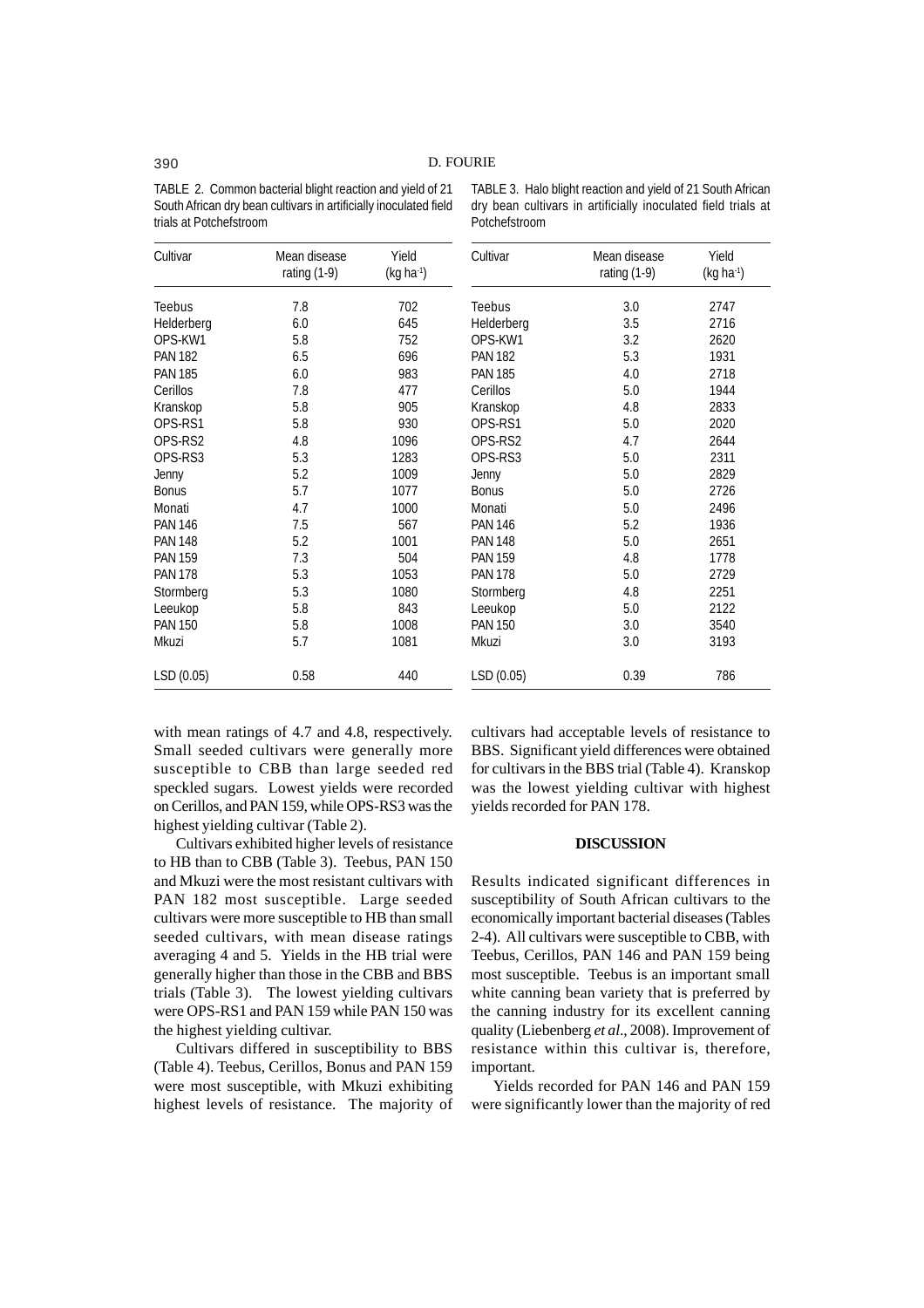TABLE 4. Bacterial brown spot reaction and yield of 21 South African dry bean cultivars in artificially inoculated field trials at Potchefstroom

| Cultivar       | Mean disease<br>rating (1-9) | Yield<br>$(kg ha-1)$ |
|----------------|------------------------------|----------------------|
| Teebus         | 6.3                          | 816                  |
| Helderberg     | 3.0                          | 1013                 |
| OPS-KW1        | 3.0                          | 782                  |
| <b>PAN 182</b> | 2.8                          | 863                  |
| <b>PAN 185</b> | 2.8                          | 934                  |
| Cerillos       | 5.7                          | 1030                 |
| Kranskop       | 3.7                          | 1036                 |
| OPS-RS1        | 3.2                          | 1261                 |
| OPS-RS2        | 2.7                          | 1000                 |
| OPS-RS3        | 3.5                          | 1019                 |
| Jenny          | 3.3                          | 1061                 |
| <b>Bonus</b>   | 5.5                          | 1012                 |
| Monati         | 2.8                          | 1205                 |
| <b>PAN 146</b> | 3.5                          | 885                  |
| <b>PAN 148</b> | 3.2                          | 1471                 |
| <b>PAN 159</b> | 5.7                          | 1079                 |
| <b>PAN 178</b> | 3.3                          | 1804                 |
| Stormberg      | 3.0                          | 1119                 |
| Leeukop        | 2.8                          | 902                  |
| <b>PAN 150</b> | 2.8                          | 1124                 |
| Mkuzi          | 2.7                          | 977                  |
| LSD (0.05)     | 0.62                         | 436                  |

speckled sugar cultivars (Table 2).Yield reduction could be attributed to high susceptibility. Lowest yield was recorded in Cerillos, which was highly susceptible to CBB. High levels of susceptibility to CBB in Teebus, could have contributed to the reduction in yield. Negative correlations (r=- 0.44)(P,0.001) between disease ratings and yields indicate yield reduction due to CBB. Acceptable levels of resistance to HB were identified in commercial cultivars (Table 3). Large seeded cultivars were generally more susceptible than small seeded cultivars. Thus, attempts should be made to improve HB resistance in these cultivars.

Yields recorded in the HB trial were generally higher than those obtained in the CBB and BBS trials (Table 4). A negative correlation (r=- 0.35)(P=0.001) existed between HB disease rating and yield. This disease could seriously affect yield under conducive conditions, particularly when plants are systemically infected (D. Fourie: unpublished data). Although cultivars differed

significantly in susceptibility to BBS, the majority of cultivars exhibited acceptable levels of resistance. Although field resistance to BBS exists, this disease is the most widespread bean bacterial disease (Fourie, 2002) and is a serious threat, particularly in the disease-free seed scheme. BBS is a relatively new disease in South Africa (Serfontein, 1994) and studies on pathogenic variation and epidemiology of Pss need to be conducted. This could influence future screening for resistance. No significant correlation  $(r=-0.15)(P=0.009)$  was, however, obtained between BBS rating and yield.

Although a number of cultivars exhibited field resistance to HB and BBS, all cultivars were moderately to highly susceptible to CBB. This disease is, therefore, considered the most important bean bacterial disease in South Africa. Improvement of CBB resistance in South African cultivars would largely contribute to obtain stable yields. Improving CBB resistance in Teebus should be a priority because of its high commercial value.

## **ACKNOWLEDGEMENT**

This work was partially supported by the Pan-Africa Bean Research Alliance (PABRA).

#### **REFERENCES**

- Allen, D.J., Buruchara, R.A. and Smithson, J.B. 1998. Diseases of common bean. pp. 179-235. In: Allen, D.J. and Lenné, J.M. (Eds.). The pathology of food and pasture legumes. CAB International, Wallingford.
- CIAT. 1985. Bean Programme Annual Report for 1985. Centro Internacional de Agricultura Tropical, Cali, Colombia.
- Fourie, D. 1998. Characterisation of halo blight races in South Africa. *Plant Disease* 82:307- 310.
- Fourie, D. 2002. Distribution and severity of bacterial diseases on dry beans (*Phaseolus vulgaris* L.) in South Africa. *Journal of Phytopathology* 150:220-226.
- Gilbertson, R.L. and Hagedorn, D.J. 1990. Survival of *Xanthomonas campestris* pv. *phaseoli* and pectolytic strains of *X. campestris* in bean debris. *Plant Disease* 74:322-327.